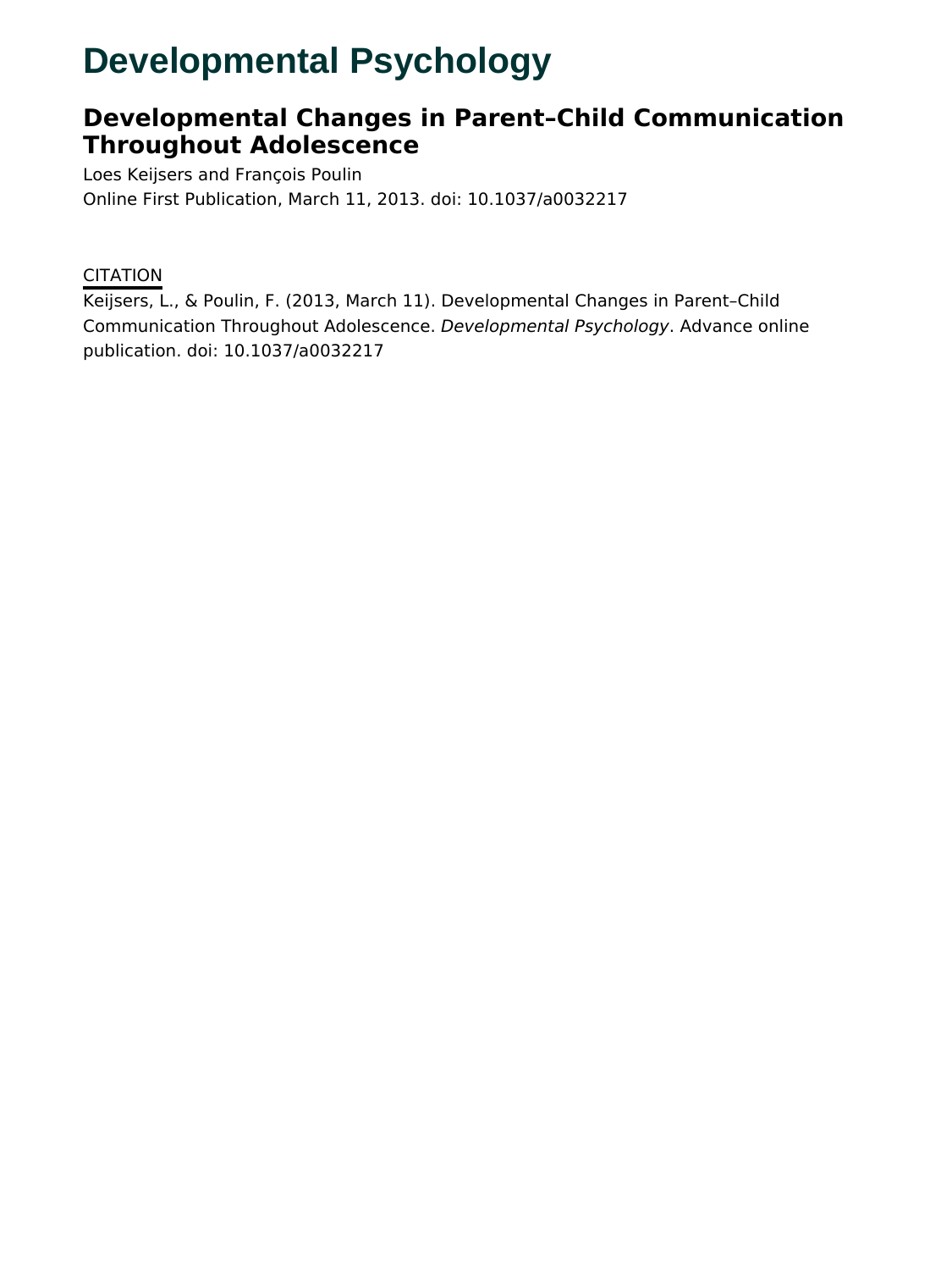# BRIEF REPORT

# Developmental Changes in Parent–Child Communication Throughout Adolescence

Loes Keijsers Utrecht University

François Poulin Université du Québec a` Montréal

This study examined how parent– child communication regarding adolescent unsupervised activities develops over the course of adolescence. We used questionnaire data from 390 adolescents (58% girls; 90% European Canadian) who were followed from age 12 to 19. Latent growth curve modeling revealed curvilinear developmental changes that differed for boys and girls. From age 14 to 19 (but not from age 12 to 14) a linear decrease in parental control was found for both genders. For girls, parent– child communication decreased in early adolescence, as indicated by decreasing parental solicitation, decreasing adolescent disclosure, and increasing secrecy. Girls' communication with parents intensified in middle adolescence, as indicated by increasing parental solicitation, increasing adolescent disclosure, and decreasing adolescent secrecy. For boys, disclosure declined in early adolescence, but secrecy and solicitation were stable throughout adolescence. Parental knowledge decreased from age 12 to 19 for both genders but was temporarily stable for middle adolescent girls. The meaning of these developmental changes, their timing, and gender differences are discussed.

*Keywords:* parent– child communication, parental monitoring, adolescent disclosure, adolescent secrecy, development

It is an important developmental task for adolescents to become autonomous and to individuate from parents (Blos, 1967). The autonomy relatedness perspective (Cooper, Grotevant, & Condon, 1983) states that healthy autonomy development can only be achieved by realigning the existing parent– child relationship while ultimately staying connected to parents (see also Ryan & Lynch, 1989). Parents and children can disengage from communication as a strategic tool to renegotiate and realign their relationship toward a structure that is less authoritarian and more egalitarian. At the same time, communication is an important means of attaining and strengthening connectedness and intimacy between parents and their children (Finkenauer, Engels, & Meeus, 2002; Kerr, Stattin, & Trost, 1999). Throughout the realignment of parent– child relationships in adolescence, parents and children are therefore contin-

This article is intended solely for the personal use of the individual user and is not to be disseminated broadly, This article is intended solely for the personal use of the individual user and is not to be disseminated broadly. This document is copyrighted by the American Psychological Association or one of its allied publishers. This document is copyrighted by the American Psychological Association or one of its allied publishers.

uously required to find a way of communicating with one another that facilitates and acknowledges adolescent needs for autonomy and independence while enhancing connectedness and relatedness. This study aims at understanding how parents and children communicate with each other during the realignment of their relationship from early to late adolescence.

#### **Operationalization of Parent–Child Communication**

As teenagers enter high school, an increasing number of hours per day are spent engaging in activities that go unsupervised by parents (Larson, Richards, Moneta, Holmbeck, & Duckett, 1996), and of which parents are not necessarily automatically aware of. This is especially so as most adolescents do not voluntarily share all of this information with parents (Stattin & Kerr, 2000). Parents are therefore required to communicate with their adolescent children in order to remain informed and to try to evoke disclosures. For instance, parents may ask children for information (i.e., parental solicitation) or impose rules and restrictions on the amount of freedom children have to partake in activities without informing their parents (i.e., parental control; Stattin & Kerr, 2000). In this study, in order to assess different aspects of parent– child communication about adolescent leisure time activities, we measured whether adolescents voluntarily share information or keep it secret, whether parents undertake active monitoring behaviors, such as soliciting and controlling access to information, and the degree to which parents know about their adolescent children's leisure time activities.

Loes Keijsers, Research Centre for Adolescent Development, Faculty of Social Sciences, Utrecht University, Utrecht, the Netherlands; François Poulin, Département de Psychologie, Université du Québec a` Montréal, Montréal, Québec, Canada.

The study described in this article was supported by research grants from the Social Sciences and Humanities Research Council of Canada and from the Fonds Québécois pour la Recherche sur la Société et la Culture.

Correspondence concerning this article should be addressed to Loes Keijsers, Research Centre for Adolescent Development, Faculty of Social Sciences, Utrecht University, P.O. Box 80.140, 3508 TC Utrecht, the Netherlands. E-mail: l.keijsers@uu.nl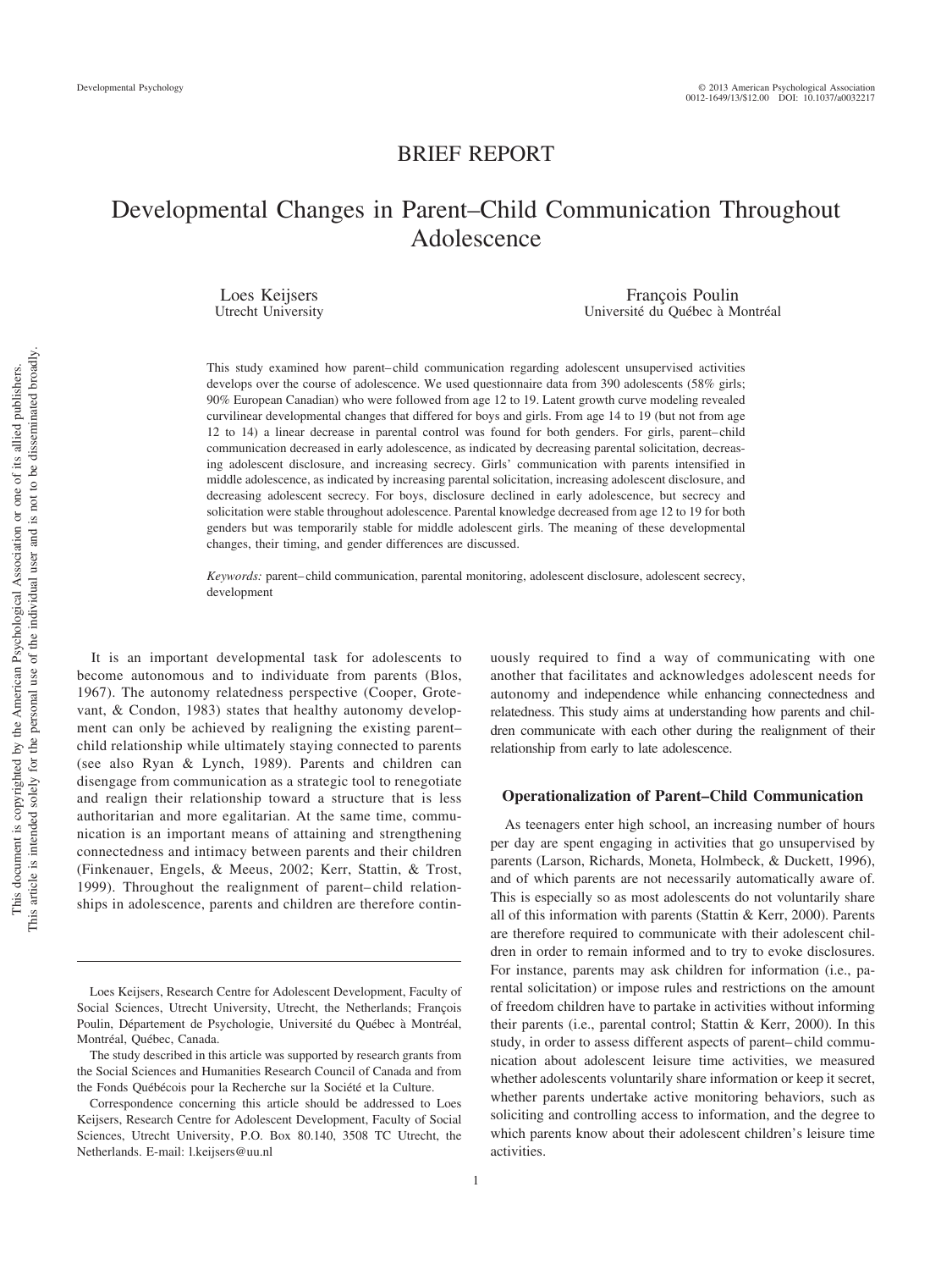# **Developmental Changes in Parent–Child Communication**

From the separation-individuation (Blos, 1967; Erikson, 1950) and the autonomy-relatedness (Cooper et al., 1983) perspectives, it is plausible that parental knowledge, as well as underlying parent– child communicative behaviors, are adapted throughout adolescence. That is, the differing developmental needs of adolescents may gradually push the balance of parent– child communication to new equilibriums in early and middle-to-late adolescence.

Early adolescence is predominantly characterized by a strife for greater autonomy and independence. With increasing adolescent individuation, children may no longer allow their parents to know everything about their lives (Steinberg & Silverberg, 1986). The loosening of ties between adolescents and their parents is marked by a reduction in the intensity and frequency of communication in early adolescence. Adolescents themselves may assert their autonomy by establishing boundaries around information they consider personal (Petronio, 2002; Youniss & Smollar, 1985), for instance by keeping secrets from their parents (Finkenauer et al., 2002). Parents can support the development of adolescents' autonomy by allowing privacy and by increasingly granting adolescents a right to make decisions without informing them first (Smetana & Asquith, 1994). Hence, both parents and adolescents can reduce the intensity of communication to meet early adolescents' increasing needs for autonomy.

In support of this idea, findings from adolescent research suggest a pattern of separation and detachment in early adolescence. Distinct developmental changes are found in parent– child communication toward less parental control and reduced knowledge and less willingness of adolescents to share information with their parents (Keijsers, Branje, Frijns, Finkenauer, & Meeus, 2010; Keijsers, Frijns, Branje, & Meeus, 2009; Laird, Marrero, Melching, & Kuhn, 2012; Masche, 2010).

When parents and adolescents no longer have to fight over issues of autonomy and independence and adolescents have formed a stable sense of self, most late adolescents start appreciating the relationship with their parents again (De Goede, Branje, & Meeus, 2009; Furman & Buhrmester, 1992; Keijsers, Loeber, Branje, & Meeus, 2011; Moore, 1987). Ultimately, in adulthood, parents and children strive for a qualitatively different relationship that involves interdependence and mutual respect, yet at the same time allows young adults to function autonomously (for a review, see Koepke & Denissen, 2012).

To understand how adolescents attain a satisfying realigned and mature relationship with their parents, it is crucial to study changes in parent– child communication from middle-to-late adolescence. Given that adolescent openness to parents may contribute to affective qualities of parent– child relationships (Finkenauer et al., 2002; Kerr et al., 1999), we propose that an increase in adolescent disclosure may contribute to increased connectedness. However, unlike the open pattern of communication prior to adolescence, in which parents control access to information and in which children (have to) disclose most of their daily activities, adolescent communication patterns are most likely qualitatively different and adjusted to more democratic and mature interactions.

To date, empirical studies on such adjustments of parent– child communication are scarce. One study shows declining parental knowledge (see also, Masche, 2010), hinting that further individuation takes place during late adolescence. This study is the first of its kind to examine the hypothesis that developmental declines in adolescents' willingness to disclose and increasing tendencies to keep secrets may recover after mid adolescence.

### **Gender Differences**

Furthermore, gender differences in these developmental changes, while not yet well understood, are plausible. Different parent– child communication patterns among boys and girls are typically found. In empirical studies, girls experience higher levels of parental knowledge, parental control, and solicitation compared to boys and report more disclosure (for a review, see Racz & McMahon, 2011) and fewer secrets about leisure time activities in early adolescence (Almas, Grusec, & Tackett, 2011; Keijsers et al., 2010). Additionally, age-related declines in knowledge and disclosure and increases in secrecy in early-to-middle adolescence may be less pronounced for girls than for boys (Keijsers et al., 2010; Masche, 2010). Moreover, late adolescent girls are more interdependent of their parents than late adolescent boys: Girls tend to experience a better quality relationship with their parents than boys and rely more strongly on their parents as source of support, guidance, and help in late adolescence (De Goede et al., 2009; Furman & Buhrmester, 1992), suggesting a more frequent pattern of communication amongst girls and their parents. This study will therefore also examine whether developmental changes in parent– child communication differ between boys and girls.

#### **The Present Study**

This study aims to map out the theoretically plausible developmental changes in parent– child communication and parental knowledge from age 12 to 19 years old. With gradually increasing adolescent individuation from parents (Blos, 1967), we hypothesized that parental knowledge and attempts at monitoring (most notably their control efforts) would decrease throughout adolescence. We further hypothesized that adolescent openness would decrease in early adolescence. As most adolescents ultimately stay connected to their parents in late adolescence (Koepke & Denissen, 2012; Ryan & Lynch, 1989), we also hypothesized that, from middle adolescence onward, disclosure would once again increase, and secrecy would decrease. We further expected that girls would report higher overall levels of disclosure, parental knowledge, and parental solicitation and control and lower overall levels of secrecy than boys and that girls would report a less pronounced dip in their openness to their parents in middle adolescence.

#### **Method**

#### **Participants**

This longitudinal study began with 390 Grade 6 students (58% girls; mean age  $= 12.38$  years;  $SD = 0.42$ ) enrolled in eight elementary schools in a large French-speaking school district in Canada. Parents provided written consent for their child's participation. Approximately 75% of the available student population participated in this study. The sample was 90% European Canadian. Seventy-two percent of the participants lived with both biological parents. The sample was largely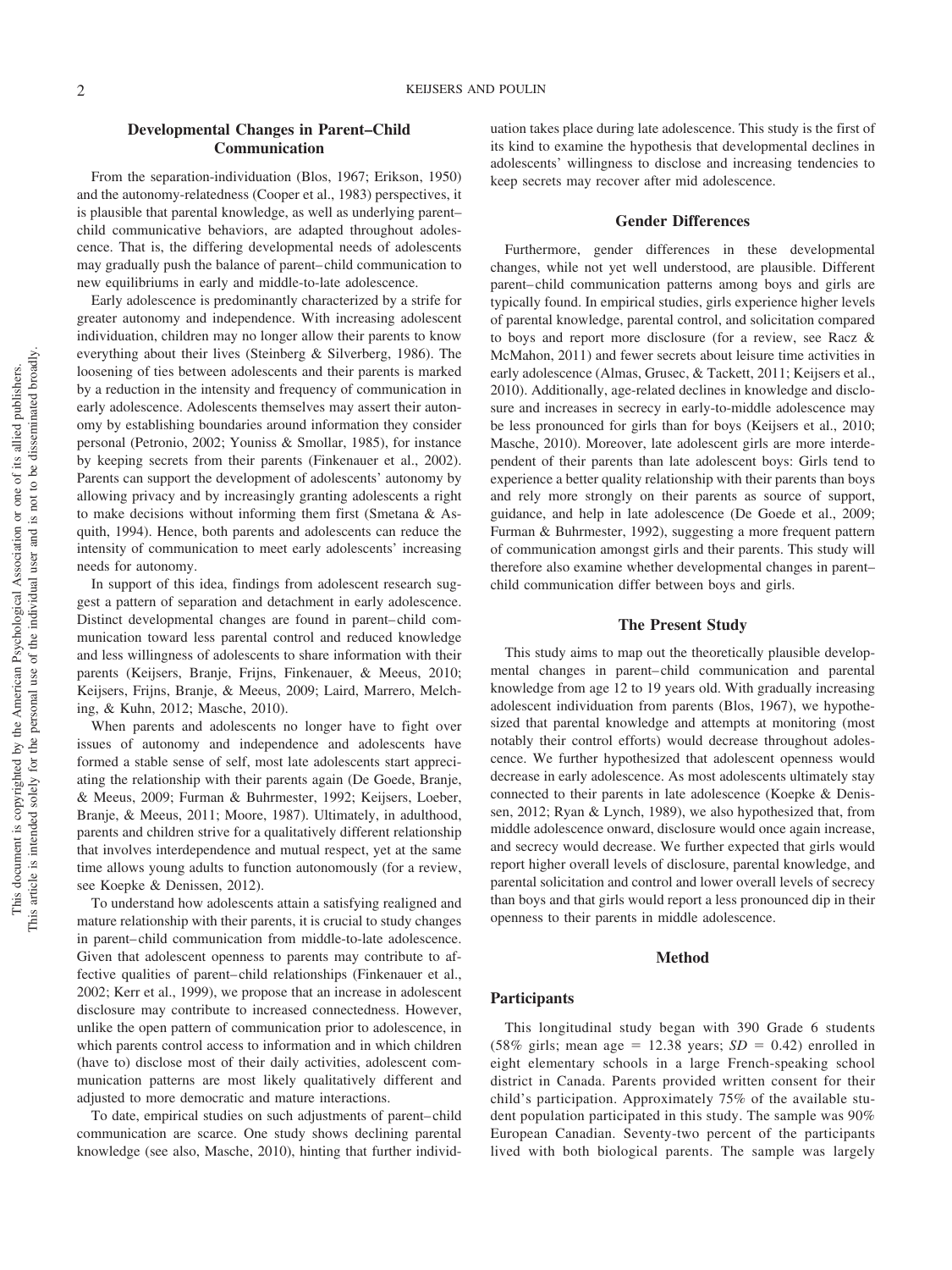middle class, with a mean family income of between \$45,000 and \$55,000 (CAN). Of the original sample, 320 participants (81%) were still involved in the study 8 years later. At ages 17, 18, and 19, some adolescents lived by themselves (1.7%, 5.2%, and 9.9%, respectively), but the majority lived with one or two parents during the study.

#### **Procedures**

Nine waves of data collection were carried out: age 12 (Spring of Grade 6; G6), age 12.5 (Fall of G7), age 13 (Spring of G7), age 14 (Spring of G8), age 15 (Spring of G9), age 16 (Spring of G10), age 17 (Spring of G11), age 18 (first Spring after high school), and age 19 (second Spring after HS). Both in elementary school (G6) and in high school (G7 to G11) questionnaires were completed in the classroom, supervised by graduate research assistants. However, during the high school years, some assessments had to be conducted individually in the participant's home setting (approximately 10 cases per year) or by mail (approximately five cases per year). After high school (ages 18 and 19), assessments were conducted individually, predominantly in the participant's home. From age 15 onward, participants received a \$20 gift certificate for their participation at each time point. The study was approved by the Internal Review Board for Ethics in Research with Humans at the university of the second author.

#### **Measures**

To tap parent– child communication we used the series of scales developed by Stattin and Kerr (2000). All questions were scored by adolescents, using a 5-point Likert-type scale, ranging from 1 (*never*) to 5 (*often*).

**Parental knowledge.** Youths answered nine questions about their parents' knowledge of their whereabouts, activities, and peer relationships, such as "Do your parents know what you do during your free time?" (Cronbach's  $\alpha$ s between .75 and .82).

**Parental solicitation.** With four items (revised by Hawk, Hale, Raaijmakers, & Meeus, 2008), we assessed how often the parents ask the adolescent about unsupervised time, for instance "During the past month, how often have your parents initiated a conversation with you about your free time?" ( $\alpha s$  between .75 and .88).

Parental control. With six items, the parental control scale measured the way in which parents control the adolescent activities and friendships. An example of an item is "Must you have your parents' permission before you go out during the weekmights?" ( $\alpha s$  between .77 and .87).

**Adolescent disclosure.** To evaluate adolescents' voluntary and spontaneous revelations to their parents about friends, activities, and whereabouts, three items were used (Frijns, Keijsers, Branje, & Meeus, 2010) from the five-item child disclosure scale, such as "Do you spontaneously tell your parents about your friends (which friends you hang out with and how they think and feel about various things)?" ( $\alpha$ s between .74 and .80).

**Adolescent secrecy.** To assess adolescent secrets regarding friends, activities, and whereabouts, two items were extracted from the same disclosure scale, such as "Do you keep a lot of secrets from your parents about what you do during your free time?" A recent Canadian study (Almas et al., 2011) confirmed the superior fit of extracting two secrecy items from this scale (Frijns et al., 2010;  $\alpha s$  between .69 and .82).

#### **Strategy of Analyses**

To map developmental changes in various aspects of parent– child communication, univariate latent growth curves were applied in M*plus* 6.0. We tested and compared models with linear, quadratic, and unspecified shape of growth (i.e., except for first and last slope factor loading, all loadings were freely estimated). Syntax files can be provided upon request.

Gender differences in the levels and developmental changes were tested by a multigroup approach (boys vs. girls), in which an unconstrained model was compared to a model with the intercept or slope constrained to be equal for boys and girls. A worse fit of the constrained model, according to chi-square difference tests, would provide statistical evidence of gender differences.

We used full-information maximum-likelihood estimation, because the variables were normally distributed (maximum skewness values –1.10) and the missing values were randomly scattered (max 27.7% missing cases per variable, Little's MCAR test:  $\chi^2$  =  $2376.93, df = 2134.$ 

#### **Results**

Table 1 presents descriptive statistics of the variables under study and the results of *t* tests for gender differences. A general pattern of gender differences was found, that was somewhat more pronounced in middle-to-late adolescence. Boys reported lower levels of parental control and solicitation than girls. Girls, in turn, reported more adolescent disclosure than boys and held fewer secrets from their parents. Parental knowledge was higher for girls than boys. Hence, hypothesized gender differences were present in parent– child communication, albeit not consistent across measurement waves.

We aimed to study developmental changes in parent–child communication. As an initial test, we compared different shapes of developmental change (Table 2). Univariate growth models with quadratic growth consistently provided a better fit to the data than models with linear or freely estimated growth (according to Bayesian information criterion statistics). Also, all quadratic models had acceptable to good absolute fits (comparative fit index  $> .92$ , Tucker–Lewis index  $> .92$ , root-meansquare error of approximation  $\lt$  .09) and a significantly better fit than linear models according to chi-square difference tests. To test whether changes would be significant within different age periods, and to explore gender differences in these nonlinear changes with sufficient statistical power, we ran multigroup linear models from age 12 to 14, 14 to 17, and 17 to 19 separately (Figure 1 and Table 3).

Parental monitoring efforts changed over adolescence. As expected, parental control declined. From age 14 to 19 (although not from age 12 to 14) a linear decrease in parental control was found, that was equally strong for boys and for girls. Parental solicitation decreased in early adolescence and increased in middle adolescence, although only among girls.

Adolescent information management also changed during adolescence, with gender differences apparent in these developmental patterns. Boys' disclosure decreased in early adolescence (age 12 to 14) and was stable thereafter. For girls, however, while disclosure also decreased between ages 12 and 14, there was an increase in disclosure in middle adolescence.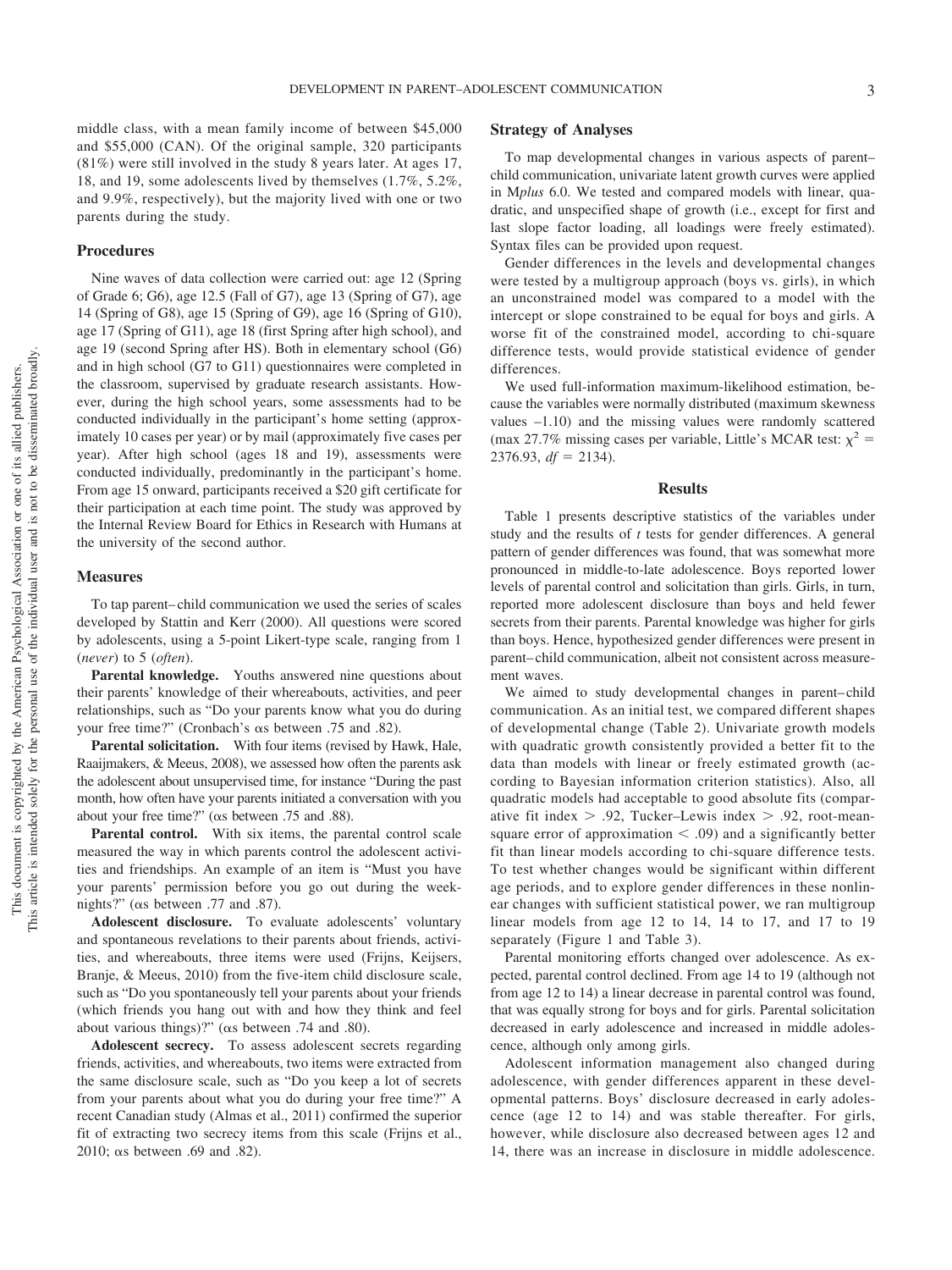| Table 1                       |  |
|-------------------------------|--|
| <b>Descriptive Statistics</b> |  |

|                       |      |      |                  | <b>Boys</b> |                  | Girls     |                      |
|-----------------------|------|------|------------------|-------------|------------------|-----------|----------------------|
| Variable              | M    | SD   | $\boldsymbol{M}$ | <b>SD</b>   | $\boldsymbol{M}$ | <b>SD</b> | Gender<br>difference |
| Parental solicitation |      |      |                  |             |                  |           |                      |
| Age 12                | 2.67 | 1.00 | 2.60             | 0.94        | 2.72             | 1.05      |                      |
| Age 14                | 2.51 | 1.01 | 2.44             | 0.94        | 2.56             | 1.05      |                      |
| Age 17                | 2.69 | 1.03 | 2.38             | 0.84        | 2.88             | 1.09      | ***                  |
| Age 19                | 2.66 | 1.03 | 2.30             | 0.93        | 2.89             | 1.03      | ***                  |
| Parental control      |      |      |                  |             |                  |           |                      |
| Age 12                | 3.83 | 0.96 | 3.60             | 1.02        | 4.00             | 0.88      | ***                  |
| Age 14                | 3.91 | 0.91 | 3.66             | 0.93        | 4.07             | 0.87      | ***                  |
| Age 17                | 3.10 | 1.15 | 2.81             | 1.09        | 3.28             | 1.16      | ***                  |
| Age 19                | 2.04 | 1.04 | 1.89             | 0.93        | 2.14             | 1.10      | 宋                    |
| Adolescent disclosure |      |      |                  |             |                  |           |                      |
| Age 12                | 3.12 | 1.12 | 3.03             | 1.11        | 3.19             | 1.13      |                      |
| Age 14                | 2.87 | 1.08 | 2.73             | 1.02        | 2.96             | 1.11      |                      |
| Age 17                | 3.09 | 1.08 | 2.66             | 0.94        | 3.35             | 1.08      | ***                  |
| Age 19                | 3.13 | 1.07 | 2.72             | 0.91        | 3.39             | 1.08      | ***                  |
| Adolescent secrecy    |      |      |                  |             |                  |           |                      |
| Age 12                | 2.02 | 1.11 | 1.90             | 1.08        | 2.11             | 1.12      |                      |
| Age 14                | 2.33 | 1.20 | 2.12             | 1.07        | 2.47             | 1.26      | 宋                    |
| Age 17                | 2.09 | 1.04 | 2.11             | 0.98        | 2.07             | 1.07      |                      |
| Age $19$              | 1.94 | 1.00 | 2.14             | 1.10        | 1.81             | 0.91      | 宗宗                   |
| Parental knowledge    |      |      |                  |             |                  |           |                      |
| Age 12                | 3.98 | 0.85 | 3.91             | 0.88        | 4.03             | 0.83      |                      |
| Age 14                | 3.83 | 0.75 | 3.84             | 0.75        | 3.81             | 0.75      |                      |
| Age 17                | 3.74 | 0.73 | 3.55             | 0.71        | 3.85             | 0.71      | ***                  |
| Age 19                | 3.34 | 0.94 | 3.18             | 0.85        | 3.44             | 0.99      | **                   |

*Note.* Gender differences were tested with two-sided *t*-tests. Due to space limitations, only descriptive statistics of some measurements are provided. The full table and correlation tables are available upon request.  $p < .05.$  *p*  $p < .01.$  *p*  $p < .001.$ 

Regarding secrecy, boys' secrecy was found to remain stable throughout adolescence, while girls' secrecy increased in early adolescence, before subsequently decreasing between ages 14 and 19. Finally, parental knowledge decreased throughout adolescence except for a temporary stabilization with middle adolescent girls.

All analyses were replicated to examine the role of living arrangements. Living at home at age 19 did not, however, predict any of the intercepts and slope factors in middle-to-late adolescence.

#### **Discussion**

The overall aim of this study was to examine how parents and children adjust their parent– child communication during the process of realigning their relationship between ages 12 to 19. Curvilinear changes were found. In line with expectations, early adolescents reported a decrease in their willingness to disclose and early adolescent girls also reported a decrease in parental solicitation and an increase in secrecy. As was anticipated, from middle adolescence onwards, adolescents reported strongly declining parental control. Furthermore, girls reported the hypothesized more open pattern of communication from middle adolescence onward, as indicated by increasing disclosure and solicitation, and decreasing secrecy. In support of our hypotheses, parental knowledge gradually decreased throughout adolescence (at a somewhat faster rate among boys in middle adolescence). Gender differences were found: Girls reported

more intense parent– child communication and a less strong dip in middle adolescence, as was expected.

By studying an extended time period, findings add to the existing literature on realignments of parent– child relationships in three ways. First, this study clearly shows that changes in parent– child communication not only take place in early adolescence, but continue during the middle-to-late adolescent years. Second, there was a differential timing of changes in parental and children's behavior. Third, there seem to be important gender differences in parent– child communication in late adolescence. The theoretical implications of these findings are discussed below.

# **Developmental Changes in Parent–Child Communication**

It has been suggested that parent–child communication patterns may play a functional role in autonomy-related processes in parent– child relationships (e.g., Finkenauer et al., 2002; for a review, see Koepke & Denissen, 2012). That is, through adjusting the pattern of communication, parents and adolescents can shift the balance between autonomy/individuation and relatedness/connectedness to an equilibrium that matches the specific developmental needs of adolescents and their parents during different stages of adolescence.

This idea has received empirical support in this study. As an indication of increasing adolescent individuation and a decreasing relational hierarchy, adolescents reported declining levels of parental control as well as declining levels of parental knowledge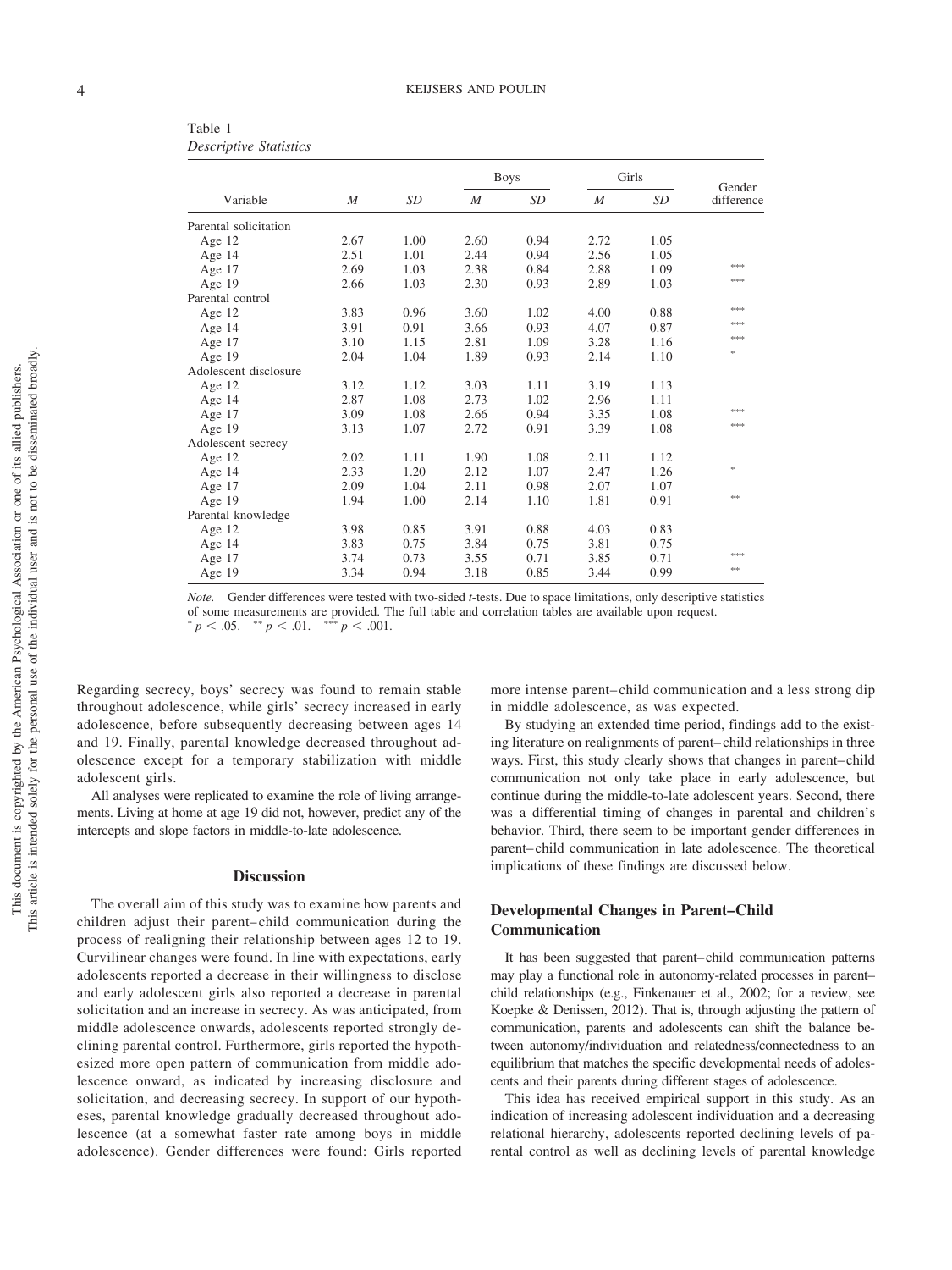Table 2 *Testing the Shape of Univariate Growth Curve Models*

| Variable and model    | <b>CFI</b> | TLI   | <b>RMSEA</b> | $\chi^2$ | df | Model a versus Model b<br>$\Delta \chi^2(df = 4)$ | BIC      |
|-----------------------|------------|-------|--------------|----------|----|---------------------------------------------------|----------|
| Parental control      |            |       |              |          |    |                                                   |          |
| a. Linear             | 0.63       | 0.67  | 0.19         | 589.41   | 40 |                                                   | 7,344.67 |
| b. Quadratic          | 0.92       | 0.92  | 0.09         | 159.73   | 36 | 429.68***                                         | 6,938.85 |
| c. Unspecified shape  | 0.88       | 0.86  | 0.12         | 217.41   | 33 |                                                   | 7,014.42 |
| Parental solicitation |            |       |              |          |    |                                                   |          |
| a. Linear             | 0.93       | 0.94  | 0.08         | 133.62   | 40 |                                                   | 6,961.14 |
| b. Quadratic          | 0.98       | 0.98  | 0.04         | 63.38    | 36 | $70.24***$                                        | 6,914.76 |
| c. Unspecified shape  | 0.94       | 0.93  | 0.08         | 121.34   | 33 |                                                   | 6,990.61 |
| Adolescent disclosure |            |       |              |          |    |                                                   |          |
| a. Linear             | 0.90       | 0.91  | 0.09         | 175.19   | 40 |                                                   | 7,472.93 |
| b. Quadratic          | 0.96       | 0.96  | 0.06         | 90.66    | 36 | 84.53***                                          | 7,412.26 |
| c. Unspecified shape  | 0.93       | 0.921 | 0.09         | 126.46   | 33 |                                                   | 7,465.95 |
| Adolescent secrecy    |            |       |              |          |    |                                                   |          |
| a. Linear             | 0.71       | 0.74  | 0.12         | 271.54   | 40 |                                                   | 8,145.65 |
| b. Quadratic          | 0.95       | 0.95  | 0.06         | 78.07    | 36 | 193.47***                                         | 7,976.03 |
| c. Unspecified shape  | 0.76       | 0.74  | 0.12         | 224.15   | 33 |                                                   | 8,140.00 |
| Parental knowledge    |            |       |              |          |    |                                                   |          |
| a. Linear             | 0.90       | 0.91  | 0.09         | 175.71   | 40 |                                                   | 5,711.70 |
| b. Quadratic          | 0.95       | 0.95  | 0.07         | 108.06   | 36 | $67.65***$                                        | 5,667.91 |
| c. Unspecified shape  | 0.91       | 0.91  | 0.097        | 152.97   | 33 |                                                   | 5,730.72 |

*Note.* CFI = comparative fit index; TLI = Tucker–Lewis index; RMSEA = root-mean-square error of approximation; BIC = Bayesian information criterion. In the "unspecified shape" models growth was captured by an intercept and a slope factor of which only the factor loading of the first and last measurement wave were fixed. Other factor loadings were not specified in this model. The best fitting model is indicated in bold.  $p^*$  *p* < .001.

(see also Keijsers et al., 2009; Masche, 2010). Moreover, in early adolescence, declining willingness to share information with their parents was found (see also Keijsers et al., 2010; Keijsers et al., 2009; Laird et al., 2012), suggesting that separation can be achieved through adjusting the amount of information that is shared with parents.

To the best of our knowledge, this study was the first empirical demonstration of the idea that changes in parent– child communication continue after early adolescence. The fact that communication between parents and their daughters increased in middle-tolate adolescence suggests that a state of independence and connectedness can ultimately be facilitated by once again opening the flow of information exchange.

### **Timing of Developmental Changes**

The timing of developmental changes in communication was different for parents and adolescents, suggesting that adolescents are the driving force behind important changes in the parent– child relationship by pushing the balance toward less frequent communication. Whereas parental knowledge and solicitation and adolescent secrecy and disclosure already declined in early adolescence, the most pronounced changes in parental control were found to emerge from middle adolescence onwards. This suggests that children undertake active efforts to meet their increasing privacy and autonomy needs by strategically regulating the amount of information parents receive in early adolescence (Finkenauer et al., 2002; Petronio, 2002).

The overlapping decrease in parental solicitation suggests that parents generally acknowledge early adolescent privacy. However, the later timing of declines in control suggests that parents may adopt a slower timetable when it comes to adolescent autonomy

development (Dekovíc, Noom, & Meeus, 1997): They still regard many issues as falling under their jurisdiction (Smetana & Asquith, 1994) and are hesitant to relax control, perhaps to protect the safety and well-being of their child.

#### **Gender Differences in Developmental Changes**

Findings indicate that girls and boys and their parents ultimately achieve a somewhat different balance between relatedness/connectedness and autonomy/independence in late adolescence. After a decline in open communication in early adolescence, boys reported stable low levels of both their willingness to disclose and of parental solicitation from middle adolescence onwards, and relatively high levels of secrecy. Girls, in contrast, reported an increasingly open flow of information after an initial decrease in early adolescence: Both parents and girls adjusted their communication behavior (increasing disclosure and decreasing secrecy of adolescents and increasing solicitation of parents).

Together these findings suggest that girls and their parents work toward a mature relationship that involves being both independent and connected at the same time. In order to receive the required support and guidance of parents (De Goede et al., 2009) an open flow of information, while crucial for girls, is less pertinent for boys (Keijsers et al., 2010). For boys and their parents, their relationship in late adolescence seems more strongly centered around independence. The patterns of communication (i.e., high levels of secrecy and few disclosures) suggest that this is partially achieved through psychological separation. Future studies are needed to examine whether this phase of separation in boys extends to early adulthood, or whether boys' connectedness to their parents increases in emerging adulthood.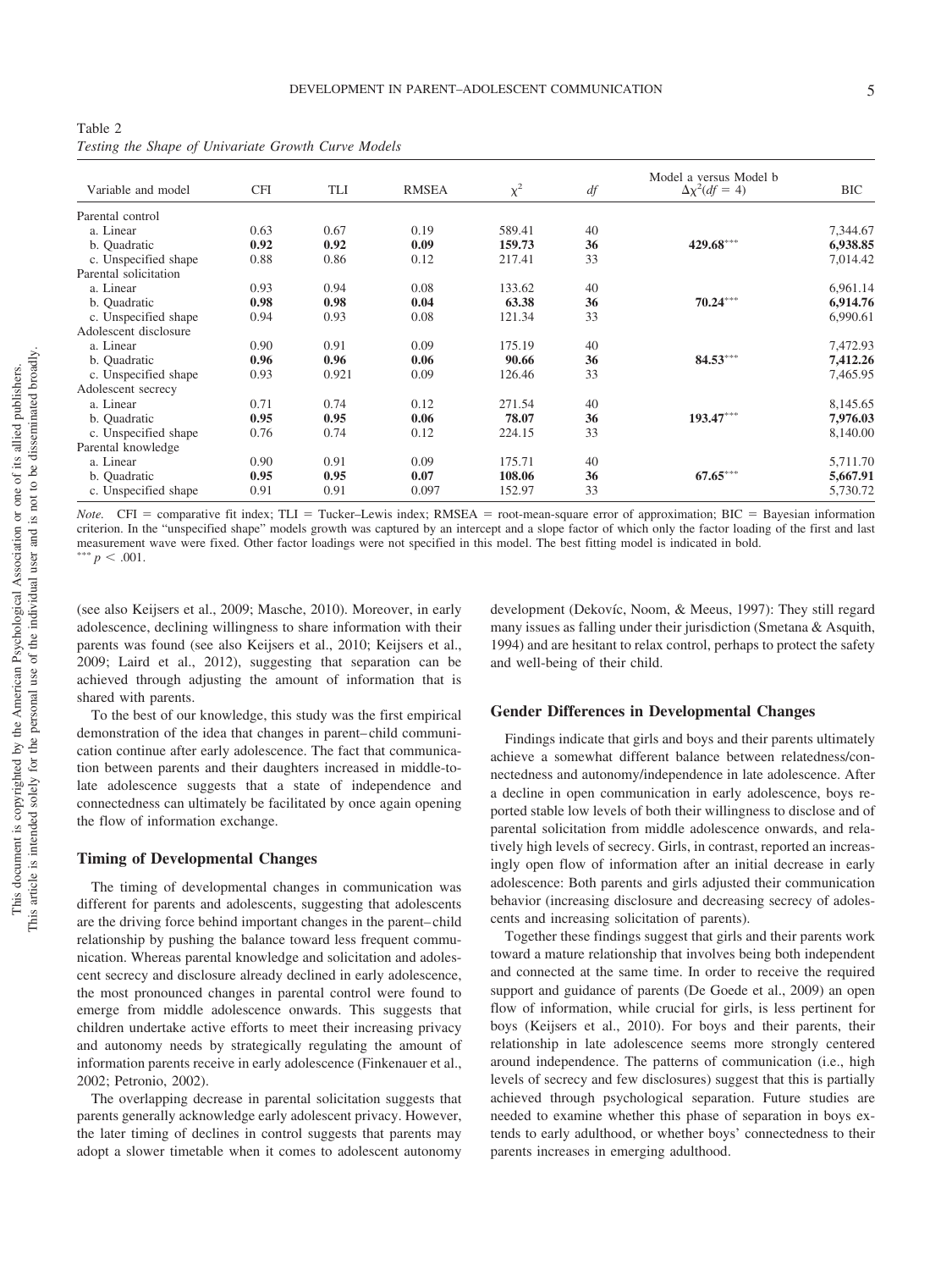This document is copyrighted by the American Psychological Association or one of its allied publishers. This article is intended solely for the personal use of the individual user and is not to be disseminated broadly.

This article is intended solely for the personal use of the individual user and is not to be disseminated broadly, This document is copyrighted by the American Psychological Association or one of its allied publishers.



*Figure 1.* Developmental changes in parent–child communication for boys and for girls.

Importantly, although girls report high levels of disclosure in late adolescence, findings also indicate that they are no longer forced by their parents to do so, nor do parents know everything about their leisure time activities. In order to achieve independence and connectedness simultaneously, it may be that girls talk frequently to parents but only share the information to which parents still have legitimate access (Smetana & Asquith, 1994).That is, the amount of communication may increase, but content may become restricted at the same time.

### **Limitations of Present Study and Suggestions for Future Research**

Despite the fact that this study used a large sample and covered a broad age range from 12 to 19, it is not without limitations. First, reports of adolescents on both parents were used. This excluded the possibility to test for father-mother differences in communication patterns, and leaves unanswered the question of whether gender differences are perhaps influenced by father-mother differences. Using parental accounts of the same behaviors may provide a different view on these processes. Second, this study used a fairly homogeneous sample of adolescents mostly from European-Canadian descent and from a single geographical area. The current findings should be replicated with more ethnically and economically diverse samples. Finally, it was beyond the scope of the study to test whether these developmental changes in parent–child communication overlap with each other or with changes in problem behavior and relationship qualities, and to test whether chang-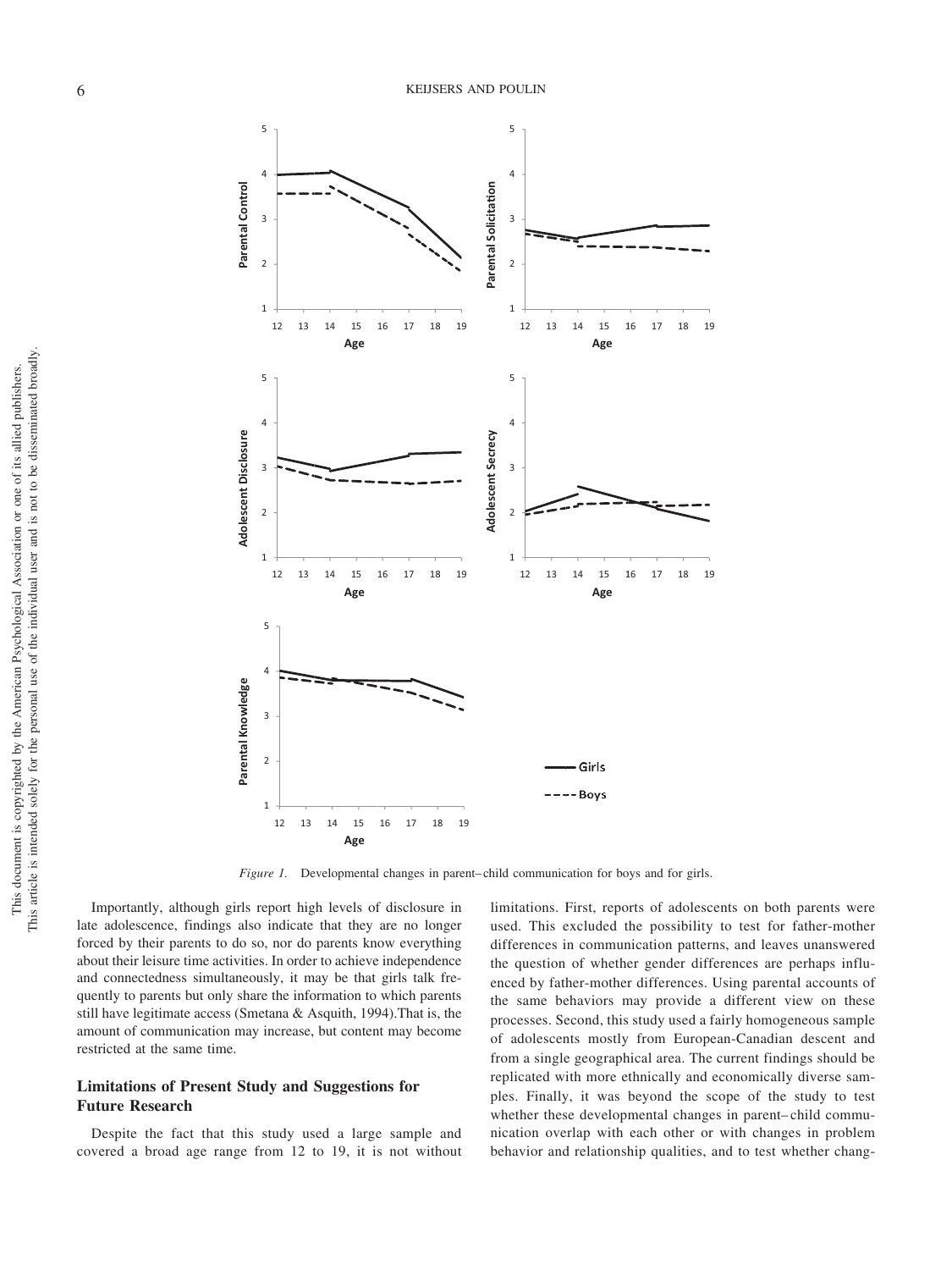|                                     | Model 12-14 |             |                       | Model 14-17 | Model 17-19 |            |
|-------------------------------------|-------------|-------------|-----------------------|-------------|-------------|------------|
| Gender                              | Level       | Change      | Level                 | Change      | Level       | Change     |
|                                     | Age $12$    | Age $12-14$ | Age $14$              | Age $14-17$ | Age 17      | Age 17-19  |
|                                     |             |             | Parental control      |             |             |            |
| <b>Boys</b>                         | $3.57***$   | 0.00        | $3.74***$             | $-0.31***$  | $2.67***$   | $-0.42***$ |
| Girls                               | $3.99***$   | 0.02        | $4.08***$             | $-0.27***$  | $3.22***$   | $-0.54***$ |
| Gender difference $(\Delta \chi^2)$ | $20.13***$  | 0.14        | $11.80***$            | 0.96        | $17.69***$  | 3.38       |
|                                     |             |             | Parental solicitation |             |             |            |
| <b>Boys</b>                         | $2.68***$   | $-0.09$     | $2.40***$             | $-0.01$     | $2.37***$   | $-0.04$    |
| Girls                               | $2.76***$   | $-0.10**$   | $2.59***$             | $0.09***$   | $2.84***$   | 0.01       |
| Gender difference $(\Delta \chi^2)$ | 0.82        | 0.04        | 3.09                  | $8.37***$   | $17.69***$  | 1.12       |
|                                     |             |             | Adolescent disclosure |             |             |            |
| <b>Boys</b>                         | 3.03        | $-0.15***$  | $2.73***$             | $-0.02$     | $2.64***$   | 0.03       |
| Girls                               | $3.23***$   | $-0.13***$  | $2.93***$             | $0.11***$   | $3.31***$   | 0.02       |
| Gender difference $(\Delta \chi^2)$ | 3.33        | 0.15        | 3.24                  | $11.41***$  | $35.11***$  | 0.09       |
|                                     |             |             | Adolescent secrecy    |             |             |            |
| <b>Boys</b>                         | $1.96***$   | 0.09        | $2.19***$             | 0.02        | $2.15***$   | 0.01       |
| Girls                               | $2.03***$   | $0.19***$   | $2.59***$             | $-0.16***$  | $2.09***$   | $-0.14***$ |
| Gender difference $(\Delta \chi^2)$ | 0.52        | 1.51        | $8.56***$             | $12.84***$  | 0.34        | $4.01*$    |
|                                     |             |             | Parental knowledge    |             |             |            |
| Boys                                | $3.86***$   | $-0.07*$    | $3.85***$             | $-0.11***$  | $3.52***$   | $-0.19***$ |
| Girls                               | $4.02***$   | $-0.11***$  | $3.80***$             | $-0.01$     | $3.83***$   | $-0.21***$ |
| Gender difference $(\Delta \chi^2)$ | 3.69        | 0.80        | 0.25                  | $11.23***$  | $13.67***$  | 0.06       |

*Development of Parent–Child Communication Throughout Adolescence*

*Note.* Gender differences are tested by comparing models using  $\chi^2$  difference test statistics (*df* = 1). *p* < .05. *\*\* p* < .01. *\*\*\* p* < .001.

ing communication is the driving force behind any such changes in problem behaviors and relationship qualities or vice versa.

#### **Conclusion**

Table 3

Despite these limitations, the current study offers unique empirical support for the study's hypotheses that communication of parents and their children is adjusted throughout adolescence. In early adolescence changes in parent– child communication seem to follow the pattern of more adolescent autonomy and independence. However, adolescents and their parents ultimately strive for a satisfying relationship and connectedness in late adolescence and adulthood. The study's findings suggest that adjusting the patterns of parent– child communication is essential to this "recovery process" after mid adolescence.

Although there had been some studies hinting at an important role of communication in facilitation autonomy in early adolescence, the functional role of communication in middle to late adolescence was largely unknown. This study's findings extend existing theoretical ideas in three important ways. (a) It indicates that developmental changes in parent– child communication continue in middle to late adolescents and perhaps are a means of strengthening the affective qualities of the relationship again. (b) Adolescents seem to be the active agents that push the communication pattern toward a new equilibrium, and they seem to be the driving force behind the realignment of their relationship: While adolescent willingness to share information

with parents decreased in early adolescence, it was not until middle adolescence that parents also relaxed control. (c) Findings on parent– child communication patterns in late adolescence suggest that girls ultimately achieve a state of autonomy and connectedness with their parents, and boys strive for individuation through separation.

#### **References**

- Almas, A. N., Grusec, J. E., & Tackett, J. L. (2011). Children's disclosure and secrecy: Links to maternal parenting characteristics and children's coping skills. *Social Development, 20,* 624 – 643. doi:10.1111/j.1467- 9507.2010.00602.x
- Blos, P. (1967). The second individuation process of adolescence. *Psychoanalytic Study of the Child, 22,* 162–186.
- Cooper, C. R., Grotevant, H. D., & Condon, S. M. (1983). Individuality and connectedness in the family as a context for adolescent identity formation and role-taking skill. *New Directions for Child Development, 22,* 43–59. doi:10.1002/cd.23219832205
- De Goede, I. H. A., Branje, S. J. T., & Meeus, W. H. J. (2009). Developmental changes in adolescents' perceptions of relationships with their parents. *Journal of Youth and Adolescence, 38,* 75– 88. doi:10.1007/ s10964-008-9286-7
- Dekovíc, M., Noom, M. J., & Meeus, W. (1997). Expectations regarding development during adolescence: Parental and adolescent perceptions. *Journal of Youth and Adolescence, 26,* 253–272. doi:10.1007/s10964- 005-0001-7

Erikson, E. (1950). *Childhood and society*. New York, NY: Norton.

Finkenauer, C., Engels, R. C. M. E., & Meeus, W. (2002). Keeping secrets from parents: Advantages and disadvantages of secrecy in adolescence.